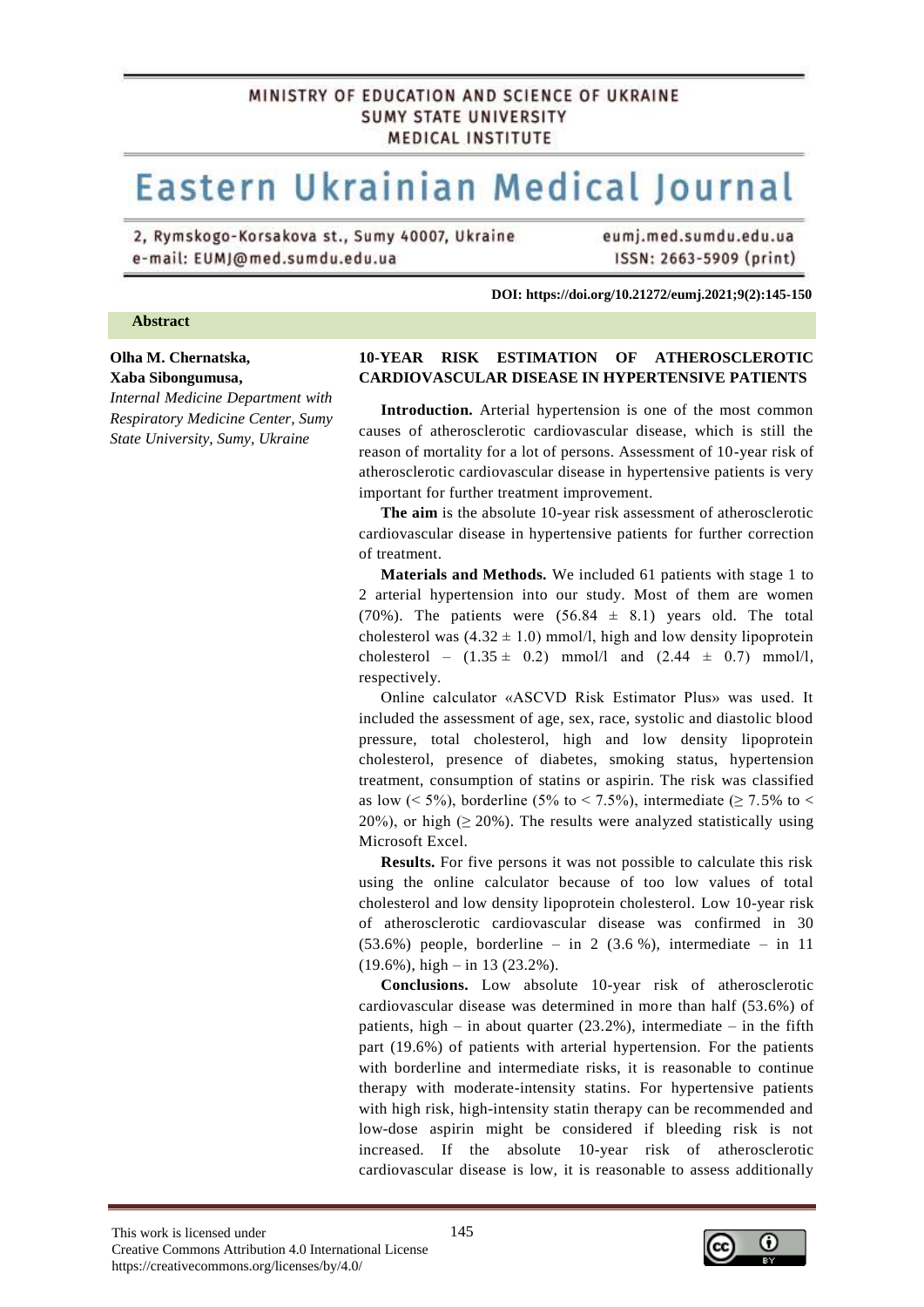total cardiovascular risk categories and continue moderate intensity statin therapy in the case of absence of low density lipoprotein cholesterol goal levels with next lipid profile assessment in  $8 (\pm 4)$ weeks.

**Keywords:** arterial hypertension, atherosclerotic cardiovascular disease, statins.–

**Corresponding author:** Olha M. Chernatska, Internal Medicine Department with Respiratory Medicine Center, Sumy State University, Sumy, Ukraine

*chernatskaya@ukr.net*

#### **Резюме**

# **Ольга М. Чернацька, Ксаба Сібонгумуса,**

*Кафедра внутрішньої медицини з центром респіраторної медицини СумДУ, м. Суми, Україна* 

# **ОЦІНКА 10-РІЧНОГО АТЕРОСКЛЕРОТИЧНОГО СЕРЦЕВО-СУДИННОГО РИЗИКУ У ПАЦІЄНТІВ ІЗ АРТЕРІАЛЬНОЮ ГІПЕРТЕНЗІЄЮ.**

**Актуальність.** Артеріальна гіпертензія є найбільш поширеною причиною виникнення атеросклеротичного серцево-судинного захворювання, що є частою причиною смертності для багатьох пацієнтів. Саме тому оцінка 10-річного ризику виникнення атеросклеротичного серцево-судинного захворювання у хворих на артеріальну гіпертензію є надзвичайно важливою.

**Мета –** визначення 10-річного абсолютного ризику виникнення атеросклеротичного серцево-судинного захворювання у пацієнтів із артеріальною гіпертензією для розгляду подальшої тактики ведення та необхідності корекції лікування.

**Матеріали та методи.** Було обстежено 61 пацієнта із артеріальною гіпертензією 1-го та 2-го ступенів, більшість із яких були жінки (70 %). Вік хворих склав 56,84 ± 8,1 роки. Середній вміст загального холестерину був (4,32 ± 1,0) ммоль/л, холестерину ліпопротеїдів високої та низької щільності –  $(1,35 \pm 0,2)$  ммоль/л та  $(2,44 \pm 0,7)$ ммоль/л відповідно. Дані було проаналізовано із використанням Microsoft Excel.

Ризик було визначено за допомогою онлайн-калькулятора «ASCVD Risk Estimator Plus» із зазначенням віку, статі, расової приналежності, систолічного та діастолічного артеріального тиску, вмісту загального холестерину, холестерину ліпопротеїдів високої та низької щільності, наявності цукрового діабету, статусу курця, прийому антигіпертензивних препаратів, статинів, аспірину. Категорії ризику: низький (< 5 %), граничний (5 % – 7,5%), проміжний (7,5 % – 20 %) та високий ( $\geq 20$  %).

**Результати.** Для п'яти хворих не вдалося визначити даний ризик за допомогою онлайн-калькулятора, що обумовлено занадто низькими значеннями загального холестерину та холестерину ліпопротеїдів низької щільності. Низький 10-річний абсолютний ризик виникнення атеросклеротичного серцево-судинного захворювання було констатовано у 30 (53,6 %), граничний – 2 (3,6 %), проміжний – 11 (19,6 %), високий – 13 (23,2 %).

**Висновки.** Hизький 10-річний абсолютний ризик виникнення атеросклеротичного серцево-судинного захворювання було визначено у більше ніж половини (53,6 %), високий – у чверті (23,2 %), проміжний – у п'ятої частини (19,6 %) хворих на артеріальну гіпертензію. При виявленні граничного та проміжного ризику доцільно продовжити прийом середніх доз статинів; високого ризику – висо-

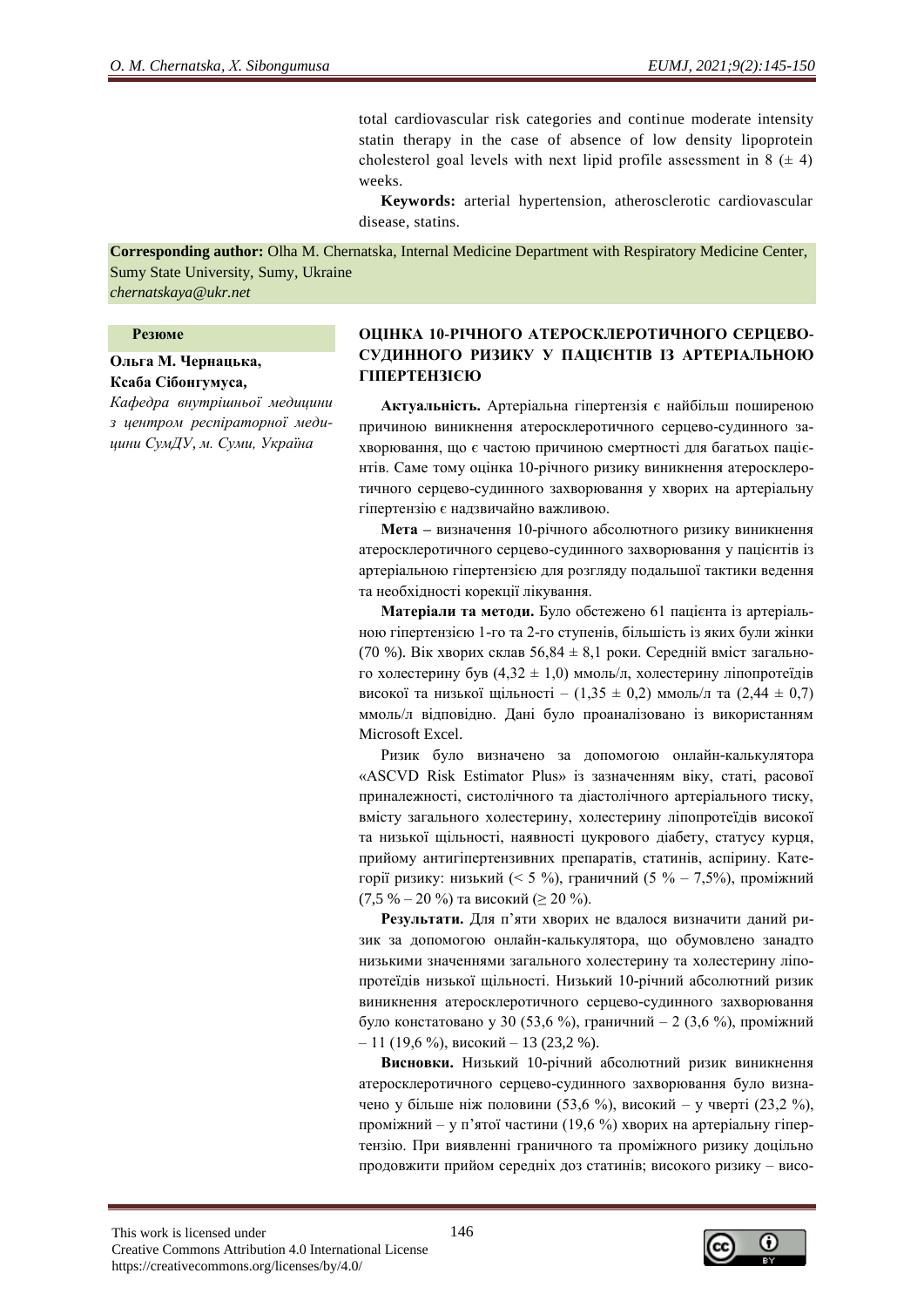ких доз статинів та низьких доз аспірину у разі відсутності високого ризику кровотеч. При визначенні низького 10-річного абсолютного атеросклеротичного серцево-судинного ризику доцільно оцінити і загальний серцево-судинний ризик та, у випадку відсутності цільових значень холестерину ліпопротеїдів низької щільності, продовжити середньодозову статинотерапію з подальшою оцінкою її ефективності через 8 (± 4) тижні.

**Ключові слова**: артеріальна гіпертензія, атеросклеротичне кардіоваскулярне захворювання, статини.

**Автор, відповідальний за листування:** Ольга М. Чернацька, кафедра внутрішньої медицини з центром респіраторної медицини СумДУ, м. Суми, Україна *chernatskaya@ukr.net*

**How to сite/ Як цитувати статтю:** Chernatska OM, Sibongumusa Х**.** 10-year risk estimation of atherosclerotic cardiovascular disease in hypertensive patients**.** *EUMJ*. 2021;9(2):145-150 DOI: https://doi.org/10.21272/eumj.2021;9(2):145-150

#### **Introduction/Вступ**

Arterial hypertension (AH) is the major preventable cause of cardiovascular disease (CVD) and all-cause death globally in Europe [1]. Substantial progress has been made in understanding the epidemiology, pathophysiology, and risk associated with hypertension [2].

Atherosclerotic cardiovascular disease (ASCVD) defined as coronary heart disease, cerebrovascular disease, or peripheral arterial disease presumed to be of atherosclerotic origin [3]. It is the leading cause of morbidity and mortality globally. In the United States, hypertension accounts for more ASCVD deaths than any other modifiable ASCVD risk factor [4].

AH is the major risk factor for both ASCVD and microvascular complications. Moreover, numerous studies have shown that antihypertensive therapy reduces ASCVD events, heart failure, and microvascular complications [3].

Еstimating an individual's 10-year absolute ASCVD risk is used to guide decision making for many preventive interventions, including lipid management [5] and blood pressure management [6].

It should be the start of a conversation with the patient about risk-reducing strategies (the "clinician–patient discussion") and not the sole decision factor for the initiation of pharmacotherapy [4].

Ideally, risk charts should be based on countryspecific cohort data [7].

**Materials and Methods.** We observed 61 patients with AH. AH was confirmed when the level of systolic and diastolic blood pressure was more than 140 mmHg and 90 mmHg, respectively. Patients may have AH of stage 1 or 2. The classification of AH was assessed according to 2020 International Society of Hypertension Global Hypertension Practice Guidelines**,** in which stage 3 of AH is absent and stage 2 is determined for all persons, when the levels of systolic and diastolic blood pressure is more than 160/100 mmHg, respectively. Furthermore, the sorting of stages is not defined according to these latest guidelines [8].

The patients were  $(56.84 \pm 8.1)$  years old. We observed 18 (30 %) men and 43 (70 %) women. Their race was white. The level of systolic blood pressure was  $(162.84 \pm 8.3)$  mmHg, diastolic –  $(97.33 \pm 7.1)$  mmHg. The total cholesterol was  $(4.32 \pm 1.0)$  mmol/l, high density lipoprotein cholesterol –  $(1.35 \pm 0.2)$  mmol/l, low density lipoprotein cholesterol (LDL-C) – (2.44 ± 0.7) mmol/l. History of smoking was absent in these patients. The coexistent pathology such as obesity, overweight, dyslipidemia was present in 43 (70 %) of patients.

Participants were treated by dual antihypertensive therapy, which included reninangiotensin-aldosterone system inhibitors (lisinopril 10–20 mg or telmisartan 40–80 mg once daily in the morning) and calcium channel blocker (amlodipine 10 mg once daily in the evening). Additionally, for improvement of lipid profile disorders confirmed before the examination all of them had been treated with atorvastatin (10–20 mg once daily in the evening) previously.

Online calculator **«**ASCVD Risk Estimator Plus» was used for determination of it. It can be done only for persons from 40 till 79 years old. Documented ASCVD includes previous acute

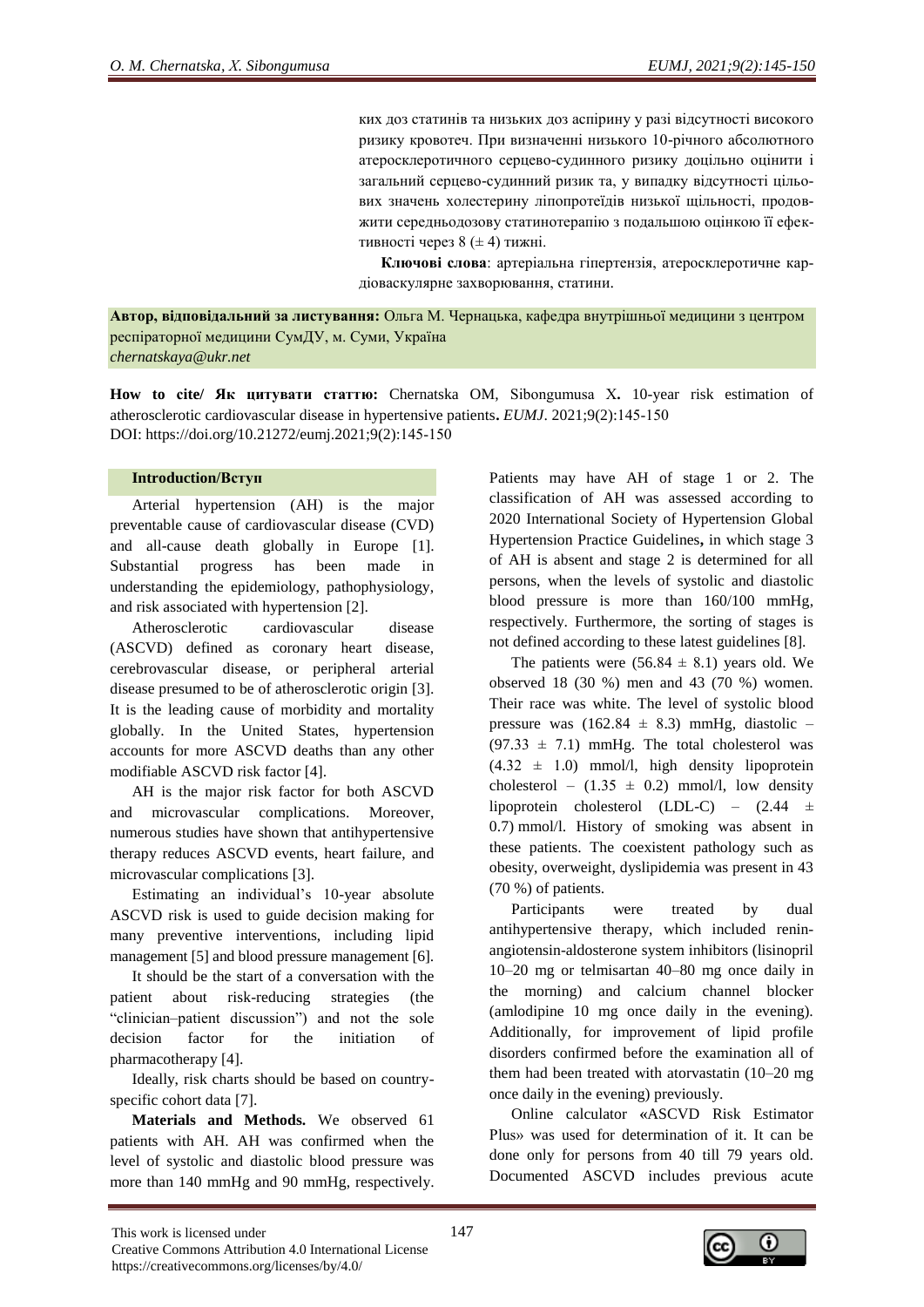coronary syndrome (myocardial infarction or unstable angina), stable angina, coronary revascularization (percutaneous coronary intervention, coronary artery bypass graft surgery, and other arterial revascularization procedures), stroke and transient ischaemic attack, and peripheral arterial disease. Unequivocally documented ASCVD on imaging includes those findings that are known to be predictive of clinical coronary disease with two major epicardial arteries having > 50% stenosis), or on carotid ultrasound [7].

ASCVD Risk Estimator Plus utilizes age, sex, race, systolic and diastolic blood pressure, total cholesterol, high density lipoprotein cholesterol, low density lipoprotein cholesterol, presence of diabetes, smoke, treatment of AH, consumption of statin or aspirin for assessment.

The inclusion criteria of the study were arterial hypertension, obesity, overweight, dislipidemia. The exclusion criteria documented were ASCVD, cancer, acute viral and bacterial infections, hepatitis, fourth and fifth stage of chronic kidney disease with glomerular filtration rate less than 30 ml/min.

ASCVD 10-year risk is classified by low  $\approx$  5%), borderline (5% to  $\lt$  7.5%), intermediate  $(\geq 7.5\% \text{ to } 5.20\%), \text{ or high } (\geq 20\%)$  [4].

**Results and discussion.** For five persons (8 %) it was not possible to calculate ASCVD Risk on online-calculator. In all other 56 patients we evaluated this risk. Three of them had 1.7 mmol/l of LDL-C. The online calculators is invalid for low density lipoprotein cholesterol LDL-C which is less than 1.8 mmol/l. In two persons total cholesterol was too low (3.2 mmol/l) to calculate risk score.

In all other 56 patients we determined this risk. Low ASCVD 10-year risk was confirmed in 30  $(53.6 %)$ , borderline – 2  $(3.6 %)$ , intermediate – 11 (19.6 %), high – 13 (23.2 %). The results of ASCVD 10-year risk was imaged in Figure 1.





According to 2019 ACC/AHA Guideline on the Primary Prevention of Cardiovascular Disease in adults at intermediate risk, statin therapy reduces risk of ASCVD, and in the context of a risk discussion, if a decision is made for statin therapy, a moderate-intensity statin should be recommended (class I) [4].

Furthermore, in patients at borderline risk in risk discussion, the presence of risk-enhancing factors may justify initiation of moderate-intensity statin therapy (class II B) [4]. The moderate doses of atorvastatin include 10–20 mg daily [9]. Therefore for patients with borderline and

intermediate risk we recommended to continue treatment with such doses.

According to 2019 ACC/AHA Guideline on the Primary Prevention of Cardiovascular Disease Maximal ASCVD risk reduction is desired, it is reasonable to use a high-intensity statin to lower LDL-C by  $\geq 50\%$  [4]. In context of this it is reasonable to recommended high-intensity statin therapy (atorvastatin 40–80 mg daily) for patients with high ASCVD 10-year risk.

According to 2019 ACC/AHA Guideline on the Primary Prevention of Cardiovascular Disease for patients with low  $(< 5 %)$  ASCVD 10-year risk it is

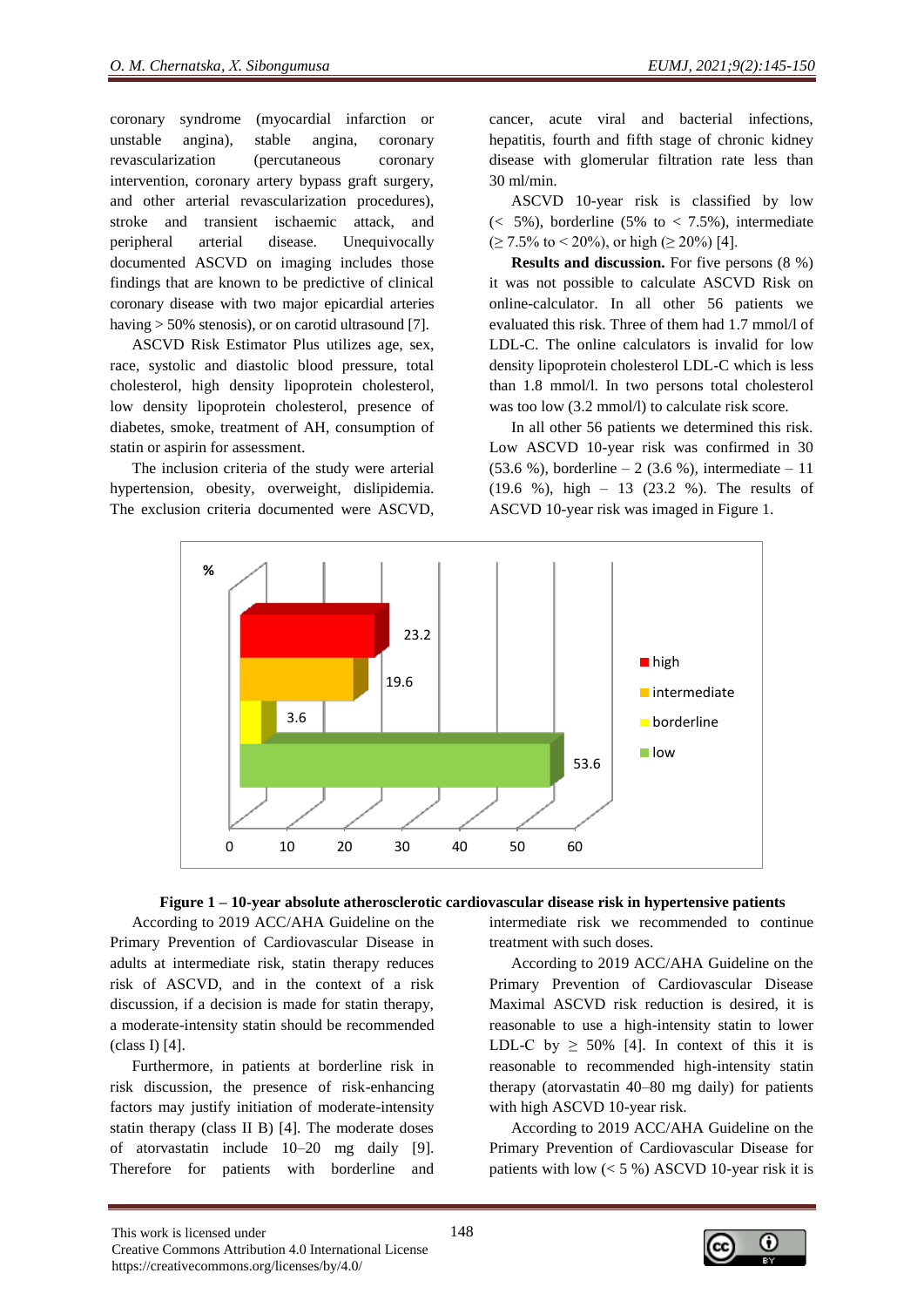recommended to emphasizing of lifestyle for risk factors reduction. In the case of our study the risk factors connected with lipid profile disorders are persistently elevated LDL-C  $(> 4.1 \text{ mmol/l})$  and triglycerides  $(> 2.0 \text{ mmol/l})$ . In addition, in adults with AH, including those requiring antihypertensive medications weight loss is recommended to reduce BP [4].

The levels of LDL-C in our participants with low ASCVD 10-year risk did not exceed 4.1 mmol/l. Among 30 (53.6 %) patients with low ASCVD 10-year risk the levels of triglycerides were more than 2 mmol/l in 7 persons for which it is recommended to continue lipid lowering therapy.

That is why for further management of 23 participants with low ASCVD 10-year risk and normal triglycerides we decided to analyze additionally the total cardiovascular risk categories with next determination of LDL-C goal levels according to 2019 ESC/EAS Guidelines for the management of dyslipidaemias [7]. For patients without goal levels it is recommended to continue treatment with statins.

## **Conclusions/Висновки**

1. Low atherosclerotic cardiovascular disease absolute 10-year risk was determined in more than half  $(53.6 \%)$ , high – in about quarter  $(23.2 \%)$ , intermediate – in the fifth part  $(19.6 %)$  of patients with arterial hypertension.

2. Atherosclerotic cardiovascular disease absolute 10-year risk is recommended for hypertensive adults in the case of further treatment improvement.

3. If the atherosclerotic cardiovascular disease absolute 10-year risk is borderline, intermediate it is reasonable to continua therapy which must include moderate-intensity statin (atorvastatin include 10– 20 mg daily).

Among the 23 patients, 14 had low total cardiovascular risk and 9 – moderate. The goal levels of LDL-C were not determined in 1 person with low and in 5 with moderate total cardiovascular risk. The absence of high and very high total cardiovascular risk was connected with the sex (all these 23 persons are female), absence of smoking, age (from 44 till 65 years old).

As a result, it was recommended to continue treatment with moderate doses of atorvastatin in 13 patients with low ASCVD 10-year risk with next assessment of lipid profile in  $8 (\pm 4)$  weeks.

For persons with the presence of LDL-C goal levels according to 2019 ESC/EAS Guidelines for the management of dyslipidaemias [7] annually checking of lipid profile was advisable.

According to 2019 ACC/AHA Guideline on the Primary Prevention of Cardiovascular Disease lowdose aspirin (75–100 mg orally daily) might be considered for the primary prevention of ASCVD among select adults 40 to 70 years of age who are at higher ASCVD risk but not at increased bleeding risk [4].

4. If the atherosclerotic cardiovascular disease absolute 10-year risk is low it is reasonable to determine additionally total cardiovascular risk categories and continua moderate intensity statin (atorvastatin include 10–20 mg daily) in the case of absence low density lipoprotein cholesterol goal level with further assessment of lipid profile in 8  $(\pm 4)$  weeks.

5. For hypertensive patients with high risk high-intensity statin therapy (atorvastatin 40–80 mg daily) can be recommended and low-dose aspirin (75–100 mg orally daily) might be considered among persons who are not at increased bleeding risk.

#### **Prospects for future research/Перспективи подальших досліджень**

**Perspectives for future research** include assessment of lipid profile spectrum and ASCVD 10-year risk in persons with AH secondly in 6 months for determination of possible reduction of it on the background of moderate-intensity and high-intensity statin therapy.

## **References/Список літератури**

- 1. 2018 ESC/ESH Guidelines for the management of arterial hypertension. *European Heart Journal* (2018) 00, 1–98. doi:10.1093/eurheartj/ehy339
- 2. NCD Risk Factor Collaboration. Worldwide trends in blood pressure from 1975 to 2015: a pooled analysis of 1479 population-based

measurement studies with 19.1 million participants. *Lancet* 2017;389:37–55.

3. Cardiovascular Disease and Risk Management: Standards of Medical Care in Diabetes—2019. *American Diabetes Association Diabetes Care* 2019 Jan;